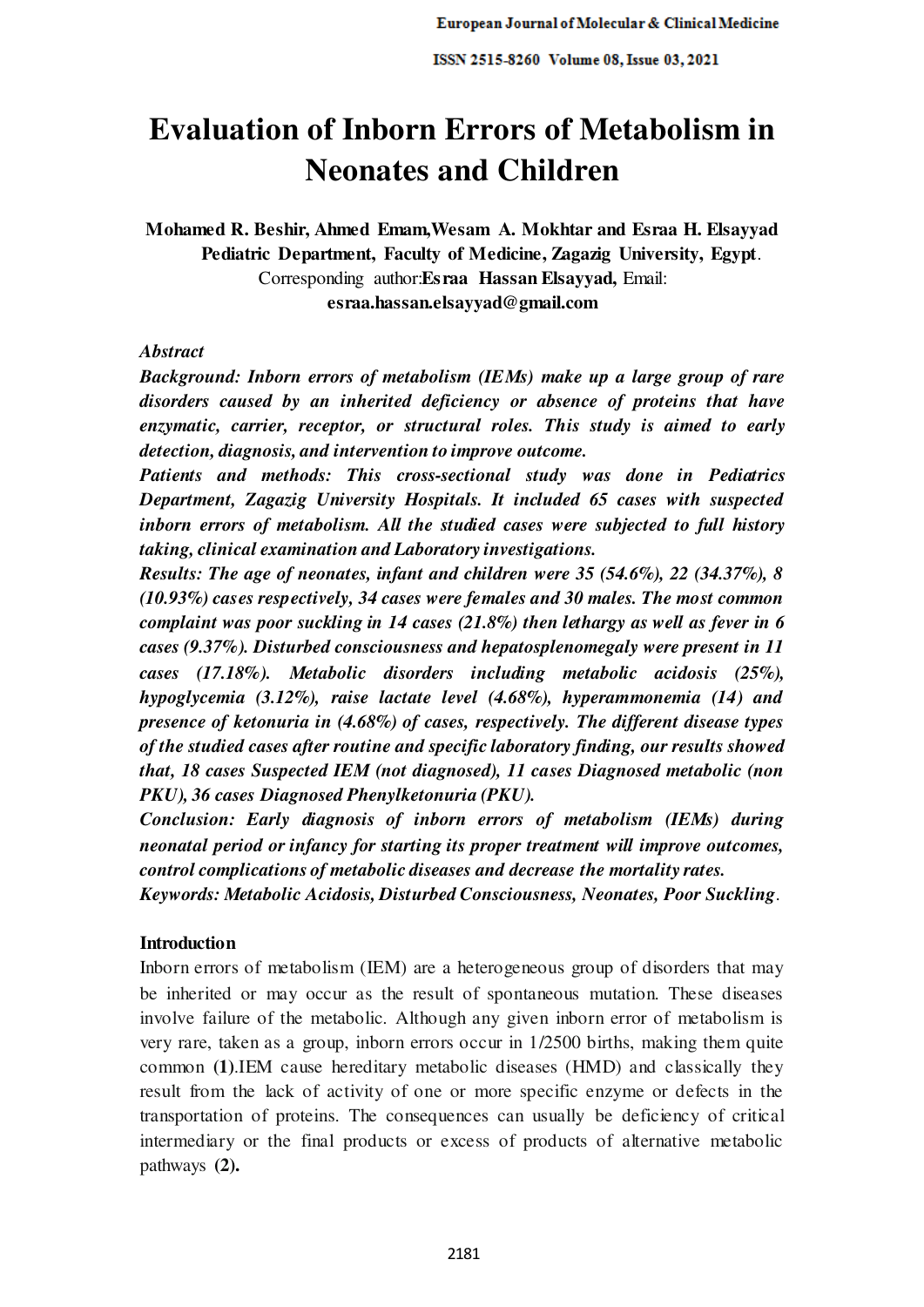The molecular basis of biochemical disorders in HMD are genetic mutations in enzymatic loci that affect activator proteins or co-factors for enzymes, protein transportation, carrier systems or recognition markers **(3).**Traditionally IEM are categorized as disorders of carbohydrate metabolism, amino acid metabolism, organic acid metabolism, or lysosomal storage diseases. However, diagnostically these metabolic disorders can be divided into five groups as: (a) energy metabolism disorders: disorders of respiratory chain, pyruvate dehydrogenase; (b) intoxication syndromes: urea-cycle defects, homocystinurias; (c) lipid-storage disorders: lysosomal storage disorders; (d) metal (such as iron, copper) storage diseases; and (e) neurotransmitter metabolism defects **(4).**

Within a few days or weeks after birth, a previously healthy neonate may begin to show signs of an underlying metabolic disorder. Infants with metabolic disorders typically present with lethargy, decreased feeding, vomiting, tachypnea, decreased perfusion, and seizures. As the metabolic illness progresses, there may be increasing stupor or coma associated with progressive hypotonia or hypertonia, fisting or opisthotonos posture, and abnormal movements (tongue-thrusting, lip-smacking, myoclonic jerks), and with sleep apnea **(5).** Therefore, the aim of the present study was to early detection and diagnosis of infants with inborn errors of metabolism and intervention to improve outcomes.

## **Patients and methods**

This cross-sectional study was conducted in Pediatric Department, Faculty of Medicine, Zagazig University Hospital in the period from May 2019 to January 2020. Written informed consents were taken from the parents before sample collection.

This study included 65 cases who were classified into 3 groups: group diagnosed with phenylketonuria diagnosed by neonatal screening program, group diagnosed with metabolic diseases other than PKU, group suspected not diagnosed either died or lost follow up.

#### **Inclusion and exclusion criteria:**

Children who aged 1 day to 18 years of both sexes. Fulfilling clinical criteria of inborn error of metabolism including positive family history with affected siblings, persistent unexplained vomiting, metabolic acidemia, convulsions, hypoglycemia, apnea, drowsiness or disturbed consciousness level and poor oral intake and dehydration. While, patients more than 18 years and patients with associated congenital malformation not related to IEM. Birth anoxia or trauma and neonates with intracranial hemorrhage were excluded.

All cases subjected to history taking about suckling, weak crying, convulsions, persistent vomiting. Family history for previous sibling deaths, similar conditions and abortion were taken.

# **Clinical Examination**: this includes:

Vital signs for temperature, blood pressure, respiratory rate and heart rate. Skin examination for: Pallor, cyanosis, rashes, petechiae, mottling, and Jaundice.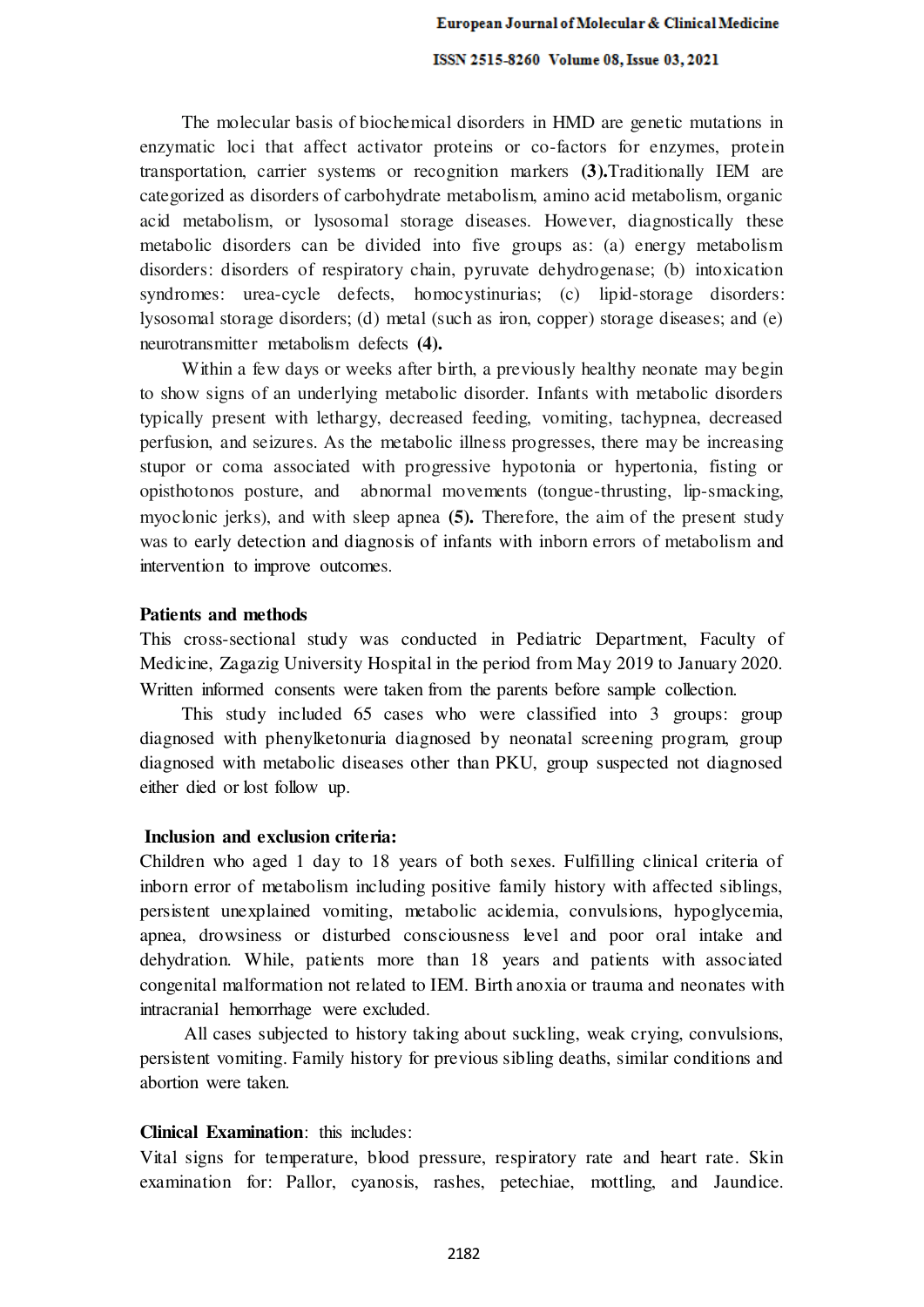Neurological exanimation for neonatal reflexes, tone, level of consciousness. Cardiorespiratory examination for: respiratory rate, sign of respiratory distress, apnea, poor capillary refill time, bradycardia, tachycardia and hypotension. Abdominal examination for abdominal distension, hepatomegaly, splenomegaly, ascites and dilated veins.

# **Laboratory Methods:**

Sample was collected from venous blood for CBC and serum samples were obtained for the following parameters: C-Reactive Protein (CRP), Urea and Creatinine., total bilirubin, direct bilirubin, Total protein, Albumin, ALT and AST , ammonia, serum lactate and electrolytes. Random blood sugar was estimated by Glucose meter.

## **Statistical analysis**

Data analyzed SPSS version 20.0. According to the type of data qualitative represent as number and percentage, quantitative continues group represent by mean  $\pm$  SD, the following tests were used to test differences for significancedifference and association of qualitative variable by Chi square test (X2). Differences between quantitative independent groups by t test or Mann Whitney, P value was set at  $\leq 0.05$  for significant results  $<0.001$  for high significant result.

## **Results**

Our results showed that inborn errors of metabolism was more common in neonates than infant and children. The age of neonates, infant and children were 35 (54.6%), 22 (34.37%), 8 (10.93%) cases respectively, 34 cases were females and 30 cases were males. **(Table 1)**. About 70.3% had positive consanguinity, 34.38% were 1st kid, 29.68% had similar condition, 35.9% had abortion in their family and 26.56% had sibling mortality **(Table 2)**.

The highest distributed complaint was infants who not doing well and poor suckling in 14 cases (21.8%) then lethargy (9.3 7%) as well as fever in 6 cases (9.37 %) **(Table 3)**.

The most common finding in examination is disturbed consciousness and hepatosplenomegaly were present in 11 cases (17.18%). Metabolic disorders including metabolic acidosis (25%), hypoglycemia (3.12%), raise lactate level (4.68%), hyperammonemia (14) and presence of ketoneuria in (4.68%) of cases, respectively**(Table 4)**.

Regarding laboratory investigations, our results showed that CBC, liver function test and kidney function test are within normal ranges but CRP (25.03 mg /L) was higher than normal range. There was a significant increase in ammonia, lactate and RBS levels which were 306.72  $\mu$ g/dL, 10.65 mmol/L and 129.95 mg/dl, respectively while electrolytes are nearly in normal levels **(Table 5)**.

Concerning the different disease types of the studied cases after routine and specific laboratory finding, our results showed that, 18 cases Suspected IEM (not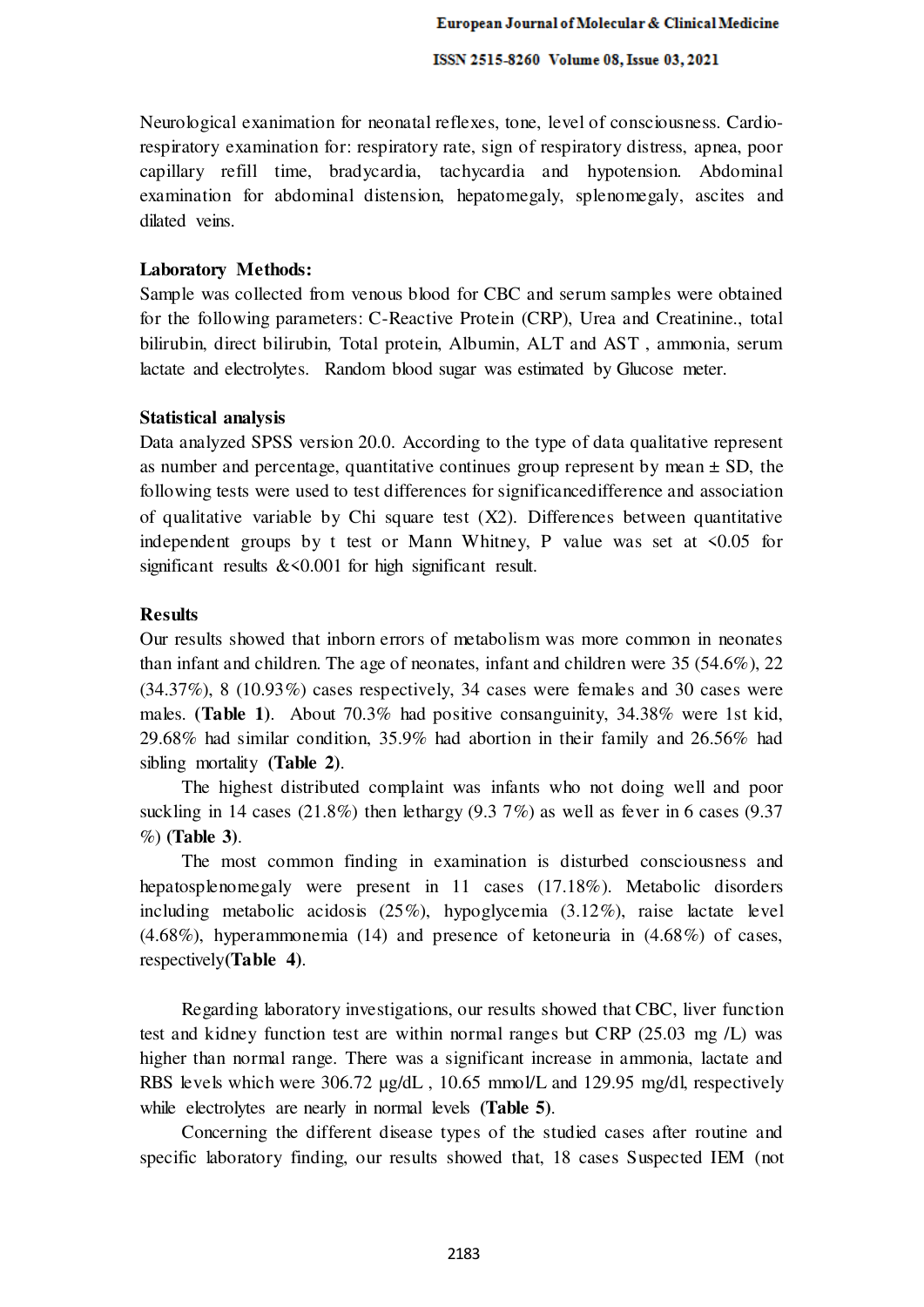diagnosed), 11 cases Diagnosed metabolic (non PKU), 36 cases Diagnosed Phenylketonuria (PKU) **(Table 6)**.

| Age        |                            | <b>Age/Months</b>        |    |            |
|------------|----------------------------|--------------------------|----|------------|
|            | Mean± SD                   | $39.2 \pm 43.8$          |    |            |
|            |                            | N                        |    | $\%$       |
|            | <b>Neonate (1st month)</b> | 35<br>22<br>8<br>65<br>N |    | 54.6       |
|            | Infant $(1m. - 2y.)$       |                          |    | 34.37      |
|            | Child $(>2 y.)$            |                          |    | 10.93      |
|            | Total                      |                          |    | <b>100</b> |
|            |                            |                          |    | $\%$       |
| <b>Sex</b> | <b>Male</b>                |                          | 30 | 46.87      |
|            | <b>Female</b>              |                          | 35 | 54.68      |
|            | <b>Total</b>               |                          | 65 | 100.0      |

**Table (1): Age and sex distribution among studied group** 

**Table (2). Medical and family history distribution among studied group:** 

|                           |       | N  | $\%$  |
|---------------------------|-------|----|-------|
| <b>Consanguinity</b>      | $+VE$ | 45 | 70.3  |
|                           | -ve   | 20 | 29.7  |
| <b>First kid</b>          | $+VE$ | 22 | 34.38 |
|                           | -ve   | 43 | 65.62 |
| <b>Family history</b>     |       |    |       |
| <b>Similar condition</b>  | $+VE$ | 19 | 29.68 |
|                           | -ve   | 46 | 70.32 |
| <b>Abortion in family</b> | $+VE$ | 23 | 35.9  |
|                           | -ve   | 42 | 64.1  |
| Sibling mortality         | $+VE$ | 17 | 26.56 |
|                           | -ve   | 48 | 73.44 |

**Table (3): Complaint distribution among studied group:** 

|                  |                                                      | N  | $\%$ |
|------------------|------------------------------------------------------|----|------|
| <b>Complaint</b> | Not doing well &poor suckling                        | 14 | 21.8 |
|                  | Lethargy                                             | 6  | 9.37 |
|                  | <b>Difficult breathing</b>                           | 5  | 7.81 |
|                  | Erythema and patchy skin lesion                      | 4  | 6.24 |
|                  | Failure to gain weight                               | 4  | 6.24 |
|                  | <b>Jaundice</b>                                      | 3  | 4.68 |
|                  | <b>Fever</b>                                         | 6  | 9.37 |
|                  | <b>Recurrent admission with sepsis like</b><br>manif | 2  | 3.14 |
|                  | Delayed motor milestones                             | 4  | 6.24 |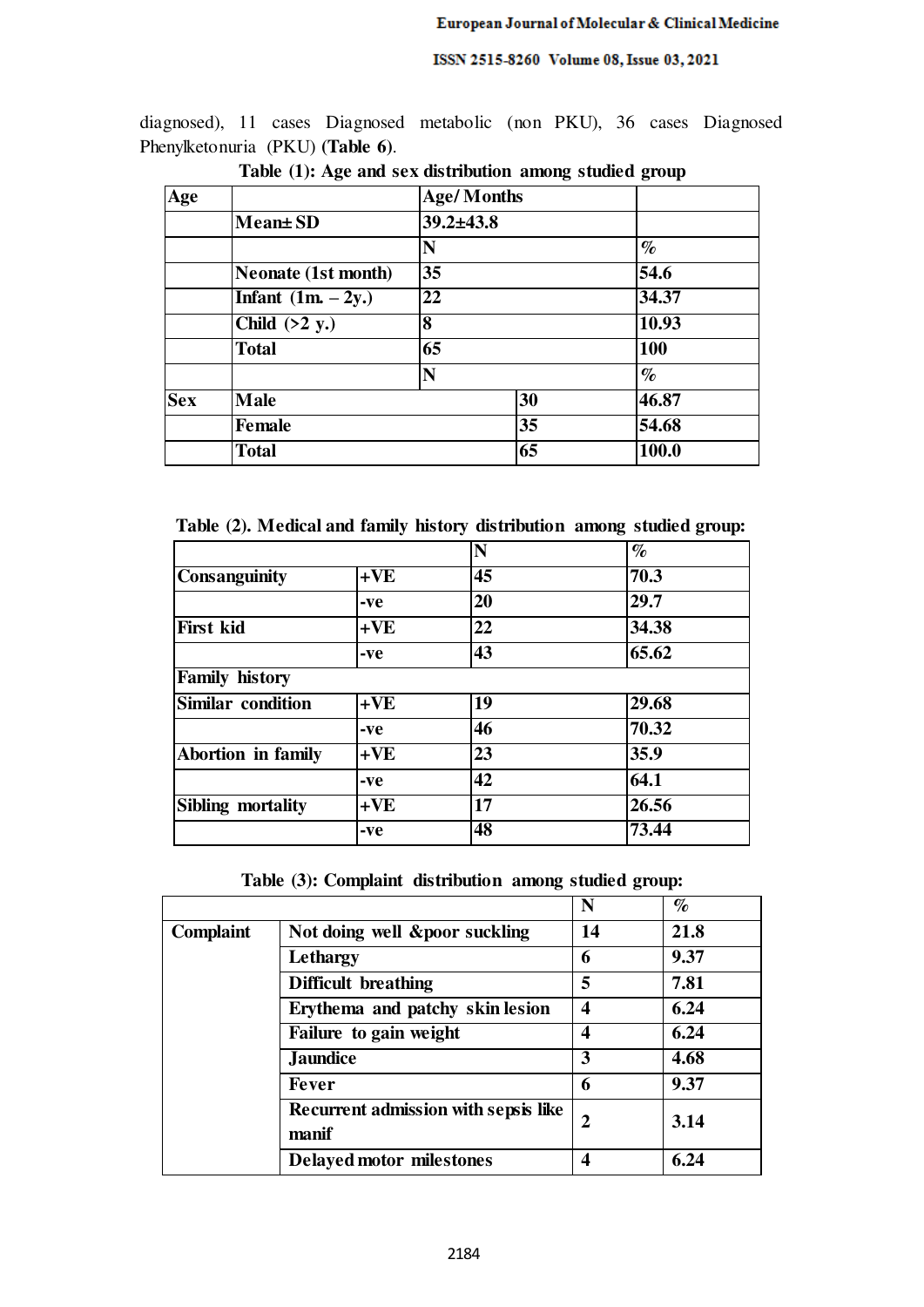|                                | N  | $\%$  |
|--------------------------------|----|-------|
| <b>Coarse features</b>         | 3  | 4.68  |
| <b>Disturbed consciousness</b> | 11 | 17.18 |
| <b>Convulsion</b>              | 5  | 7.81  |
| <b>Respiratory distress</b>    | 7  | 10.93 |
| Delayed motor milestones       | 7  | 10.93 |
| chest crepitations             | 7  | 10.93 |
| Cardiomyopathy & Heart failure | 2  | 3.12  |
| Hepatosplenomegaly             | 11 | 17.18 |
| Erythema & patchy skin lesion  |    | 6.25  |

**Table (4). Examination data distribution among studied group** 

**Table (5): Lab parameters distribution among studied group** 

|                                     | $Mean \pm SD$      |
|-------------------------------------|--------------------|
| $HB$ (g/dL)                         | $10.63 \pm 2.34$   |
| <b>WBCs</b> $(X10 \frac{3}{\mu L})$ | $9.74 \pm 3.87$    |
| PLT $(X10 \frac{3}{\mu L})$         | $260.2 \pm 88.6$   |
| $CRP$ (mg/L)                        | $25.03 \pm 42.05$  |
| $Cr$ (mg/dL)                        | $0.47 \pm 0.16$    |
| $BUN$ (mg/dL)                       | $11.06 \pm 3.23$   |
| T bilirubin (mg/dL)                 | $1.51 \pm 1.95$    |
| <b>T</b> protein $(g/d)$            | $5.68 \pm 0.71$    |
| Albumin $(g/dl)$                    | $3.71 \pm 0.45$    |
| ALT(u/l)                            | $40.47 \pm 18.6$   |
| AST(u/l)                            | $62.37 \pm 21.8$   |
| $Na$ (mEq/L)                        | $139.5 \pm 4.56$   |
| $K$ (mEq/L)                         | $4.19 \pm 0.79$    |
| $Ca$ (mEq/L)                        | $9.18 \pm 1.0$     |
| Phosphorous (mg/dL)                 | $4.67 \pm 1.09$    |
| Ammonia (µg/dL)                     | $306.72 \pm 576.6$ |
| Lactate (mmol/L)                    | $10.65 \pm 25.6$   |
| RBS (mg/dl)                         | 129.95±42.6        |

**Tables (6): The different disease types of the studied cases after routine and specific laboratory finding** 

| <b>Suspected IEM</b>             | Diagnosed metabolic                  | <b>Diagnosed</b>     |  |
|----------------------------------|--------------------------------------|----------------------|--|
| (not diagnosed)                  | $ $ (non p $k$ u)                    | Phenylketonurea      |  |
| $N=18$                           | $N=11$                               | $N=36$               |  |
| <b>Suspected</b>                 | organic <sup>[1</sup> ]. Maple syrup | urinediagnosed<br>by |  |
| $\alpha$ academia 4 (22.2%):     | (MSUD)<br>disease                    | 2 routine neonatal   |  |
| malonic acidemia (18.18%)<br>la- |                                      | screening<br>and     |  |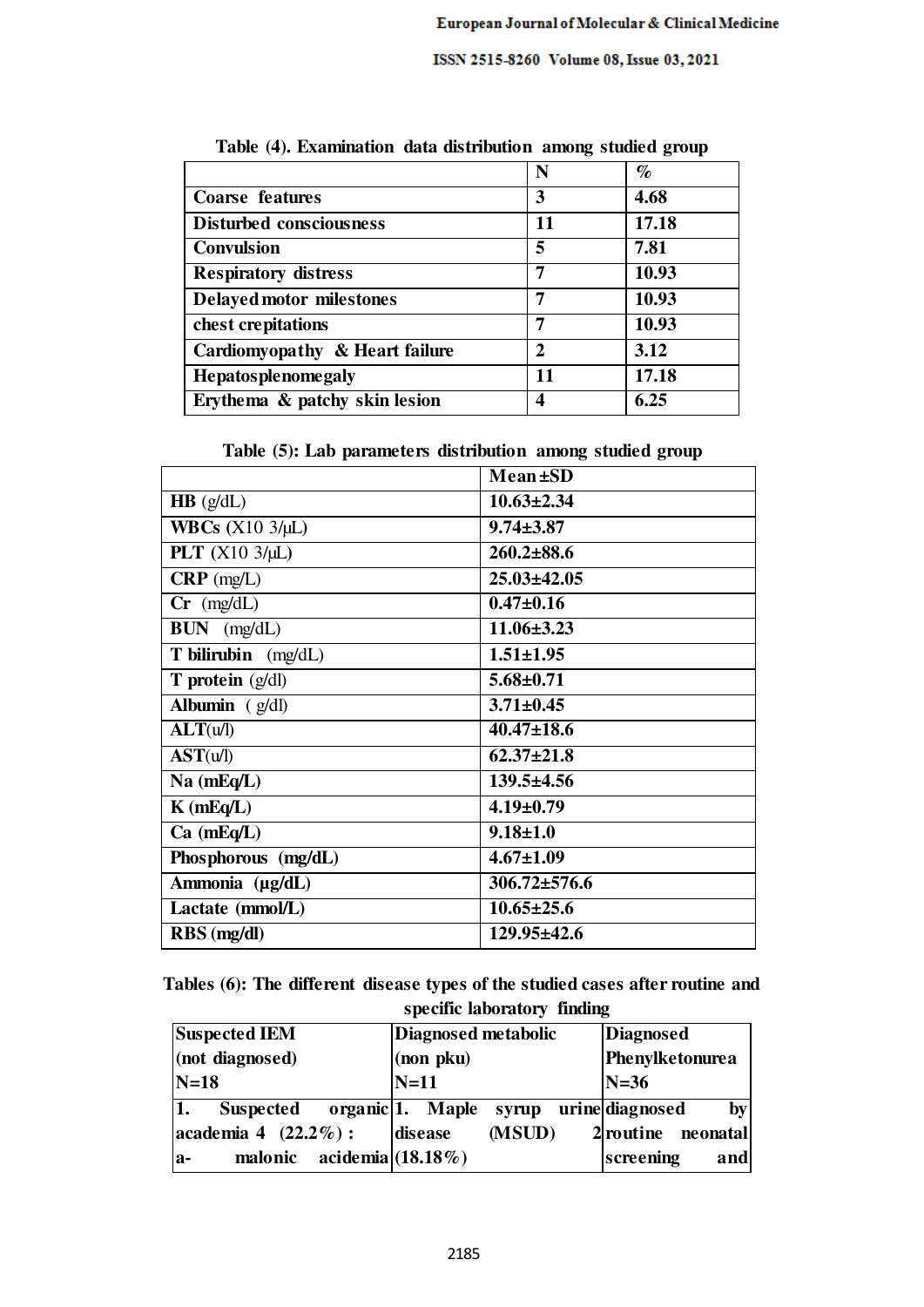| 2cases                                             | 2.Galactosemia                      | $2$ follow | with<br><b>up</b> |
|----------------------------------------------------|-------------------------------------|------------|-------------------|
| b-citrulline mia 1 case                            | $(27.27\%)$                         | our        | outpatient        |
| c-propionic acidemia                               | $1 3.$ Organic academia $2 $ clinic |            |                   |
| case                                               | $(18.18\%)$                         |            |                   |
|                                                    | 4. Nonketotic                       |            |                   |
| $\mathbf{2}$ .                                     | Suspected Hyperglycinemia $1(9\%)$  |            |                   |
| Mitochondrial disease 1 5. Biotidinases deficiency |                                     |            |                   |
| $(5.5\%)$                                          | $2(18.18\%)$                        |            |                   |
|                                                    | 6. Mucopolys accaraidos is          |            |                   |
| suspected panthonate $ 2(18.18) $<br>3.            |                                     |            |                   |
| kinase deficiency $1(5.5\%)$                       |                                     |            |                   |
|                                                    |                                     |            |                   |
| lost follow<br>12<br>4.<br><b>up</b>               |                                     |            |                   |
| $(66.5\%)$                                         |                                     |            |                   |
|                                                    |                                     |            |                   |

# **Discussion:**

Inborn errors of metabolism (IEM)can be controlled with early diagnoses and treatment. Early diagnosis and treatment are very important to reduce the rates of morbidity and mortality related to IEMs. The first step is suspicion, followed by performing routine and specific laboratory analysis as soon as possible. Early neonatal screening is important especially in countries with high rates of consanguinity because early diagnosis and treatment are likely to result in better neurodevelopment outcomes and lower mortality rates **(6)**. Therefore, the aim of our study is to determine the present status of infants with inborn errors of metabolism in Zagazig University Hospitals.

Our study showed that females (54.6%) were slightly higher than males (46.87%), this was in agreement with **Hoell et al. (7)** who reported that 44.8% of cases were males and others were females and not in agreement with **Khalaf et al. (8)** and **Dogan et al., (9)** who reported that males were higher (60% and 63.64% respectively) among cases of their studies.

Our study showed that consanguinity was positive in 45 patients (70.3%). It was higher than that reported in a study conducted by **Shawky et al. (10)** at Ain Shams University, Egypt, in which 17 patients (43.5%) had consanguineous parents. Also, our results were higher than a study carried out in Iraq by**Arifetal.(11)**, in which 174 (9.9%) patients had positive consanguineous marriage.

Our study showed that 19 cases  $(29.6\%)$  had history of presence of similar conditions in their family , positive history of abortion was present in 23 cases (35.9%), also positive history of sibling death was present in 17 cases (26.6%), that was in agreement with **Gündüzet al.(12)** who reported that 33.3% of cases had sibling history and higher than a study reported 132 (7.5%) of their patients had positive family history of either metabolic disorders or sudden unexplained death of siblings carried out by **Arifet al.(11)**.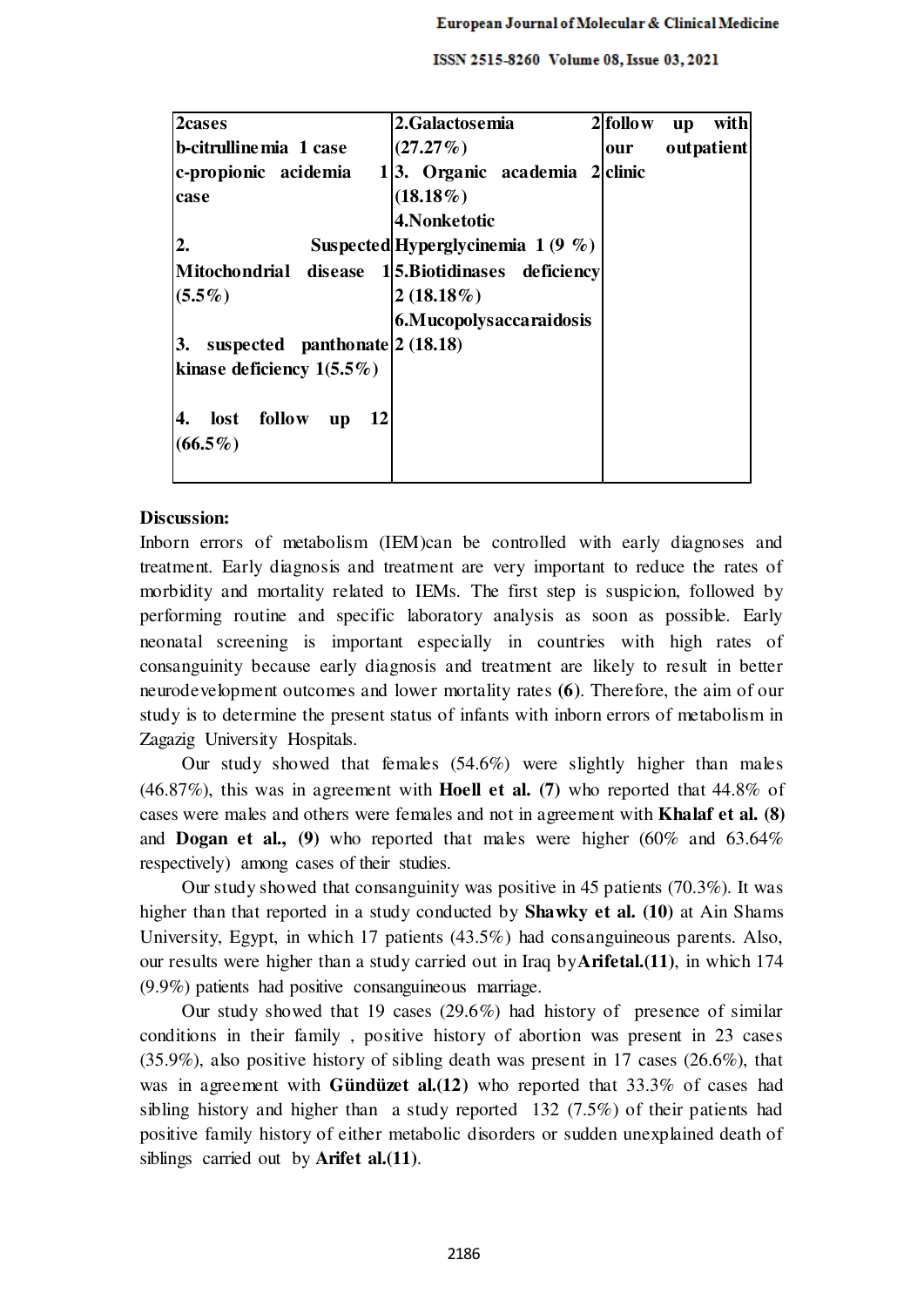In this study, the most common complaint was poor suckling in 14 cases (21.8%) then lethargy as well as fever in 6 cases (9.37%), the most common presentation was disturbed consciousness and hepatosplenomegaly in 11 cases (17.18%). Our results were in agreement with **Shawky et al. (10)** and **Clarke (13)** who reported that sepsis-like symptoms were the most common presentation (26.5%) and 15%), respectively. Also, **Lunda et al.(14)** who reported that the predominant symptoms in patients suggesting the possibilty of metabolic disorders were convulsions and lethargy.

In our study amino acid disorder (AA) was accounted as the most common disorder detected, and this was in accordance with **Selim et al. (15)**. Regarding the AA disorders, phenylketonuria (PKU) was the most common type in our study, detected in 36/65 (56.2%) of diagnosed cases, with female predominance in 19/36 case (52.7%). This was in agreement with a study of **Hassan et al.,(16)**whorevealed that PKU was the most common single IEM detected in high-risk cases (116/235 (49.3%).

#### **Conclusion:**

Early diagnosis of inborn errors of metabolism (IEMs) during neonatal period or infancy for starting its proper treatment will improve outcomes, control complications of metabolic diseases and decrease the mortality rates.It could be recommended that, increase awareness of primary care providers to know how to recognize IEM disorders, manage them in the interim while awaiting definitive diagnosis and refer them to the appropriate metabolic specialist for collaborative management of these patients.

### **No conflict of interest.**

**References:** 

- **1.Dionisi-Vici, C., Rizzo, C. and Burlina, A.B., et al. (2008).** Inborn errors of metabolism in the Italian pediatric population: a national retrospective survey. J. Pediatr. Mar; 140(3): 321-7.
- 2. **Waber, L. (2006).** Inborn errors of metabolism. Ped Ann 2018; 19(2): 105-17.
- 3. **Wappner, R.S. (2011).** Biochemical diagnosis of genetic diseases. Ped Ann; 22(5): 282-97.
- 4. **Sedel, F. (2013).** Inborn errors of metabolism in adult neurology. Rev Neurol (Paris); 169 A (Suppl 1): S63–9.
- **5. Clarke, J.T. (2017).** A Clinical Guide to Inherited Metabolic Diseases. 2nd ed. New York: Cambridge University Press.
- 6. **Cloherty J.P., Eichenwald E.C. and Stark A.R. (2008).** Manual of neonatal care. 15 Lippincott Williams & Wilkins p.119–135.